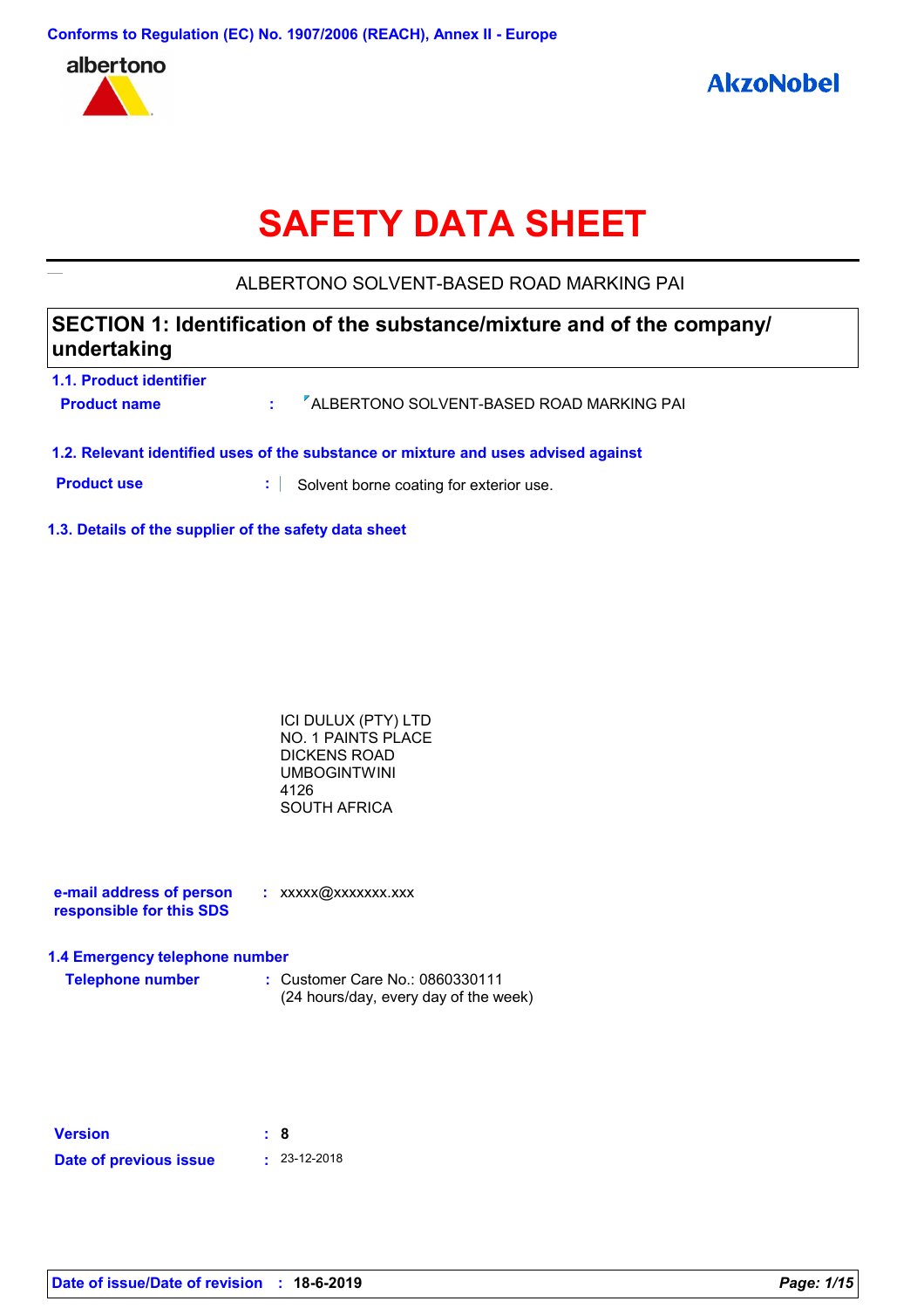### **SECTION 2: Hazards identification**

| 2.1 Classification of the substance or mixture |  |
|------------------------------------------------|--|
|------------------------------------------------|--|

**Product definition : Mixture** 

#### **Classification according to Regulation (EC) No. 1272/2008 [CLP/GHS]**

**Flam.** Liq. 3, H226 Skin Irrit. 2, H315 Eye Irrit. 2, H319 STOT SE 3, H335 STOT RE 2, H373 Aquatic Chronic 3, H412

The product is classified as hazardous according to Regulation (EC) 1272/2008 as amended.

| <b>Ingredients of unknown</b><br>toxicity    |         |
|----------------------------------------------|---------|
| <b>Ingredients of unknown</b><br>ecotoxicity | $: 0\%$ |

See Section 11 for more detailed information on health effects and symptoms. See Section 16 for the full text of the H statements declared above.

| <b>2.2 Label elements</b>                                                                                                                                       |                                                                                                                                                                                                                                                                                                                                                                     |
|-----------------------------------------------------------------------------------------------------------------------------------------------------------------|---------------------------------------------------------------------------------------------------------------------------------------------------------------------------------------------------------------------------------------------------------------------------------------------------------------------------------------------------------------------|
| <b>Hazard pictograms</b>                                                                                                                                        |                                                                                                                                                                                                                                                                                                                                                                     |
| <b>Signal word</b>                                                                                                                                              | : Warning                                                                                                                                                                                                                                                                                                                                                           |
| <b>Hazard statements</b>                                                                                                                                        | $\frac{1}{2}$ $\frac{1}{2}$ $\frac{1}{2}$ $\frac{1}{2}$ $\frac{1}{2}$ Flammable liquid and vapour.<br>H319 - Causes serious eye irritation.<br>H315 - Causes skin irritation.<br>H335 - May cause respiratory irritation.<br>H373 - May cause damage to organs through prolonged or repeated exposure.<br>H412 - Harmful to aquatic life with long lasting effects. |
| <b>Precautionary statements</b>                                                                                                                                 |                                                                                                                                                                                                                                                                                                                                                                     |
| <b>General</b>                                                                                                                                                  | : P102 - Keep out of reach of children.<br>P101 - If medical advice is needed, have product container or label at hand.                                                                                                                                                                                                                                             |
| <b>Prevention</b>                                                                                                                                               | $\frac{1}{2}$ $\overline{P}$ 210 - Keep away from heat, hot surfaces, sparks, open flames and other ignition<br>sources. No smoking.<br>P233 - Keep container tightly closed.<br>P260 - Do not breathe vapour.                                                                                                                                                      |
| <b>Response</b>                                                                                                                                                 | $\frac{1}{2}$ $\overline{P}304$ + P340 - IF INHALED: Remove person to fresh air and keep comfortable for<br>breathing.<br>P312 - Call a POISON CENTER or doctor/physician if you feel unwell.                                                                                                                                                                       |
| <b>Storage</b>                                                                                                                                                  | : P235 - Keep cool.                                                                                                                                                                                                                                                                                                                                                 |
| <b>Disposal</b>                                                                                                                                                 | : P501 - Dispose of contents and container in accordance with all local, regional,<br>national or international regulations.                                                                                                                                                                                                                                        |
| <b>Hazardous ingredients</b>                                                                                                                                    | : Reaction Mass of Ethylbenzene and M-Xylene and P-Xylene                                                                                                                                                                                                                                                                                                           |
| <b>Supplemental label</b><br>elements                                                                                                                           | $\mathcal{L}$ Contains neodecanoic acid, cobalt salt and butanone oxime. May produce an<br>allergic reaction.                                                                                                                                                                                                                                                       |
| <b>Annex XVII - Restrictions</b><br>on the manufacture,<br>placing on the market and<br>use of certain dangerous<br>substances, mixtures and<br><b>articles</b> | : Not applicable.                                                                                                                                                                                                                                                                                                                                                   |
| <b>Special packaging requirements</b>                                                                                                                           |                                                                                                                                                                                                                                                                                                                                                                     |
| <b>Containers to be fitted</b><br>with child-resistant<br>fastenings                                                                                            | : Not applicable.                                                                                                                                                                                                                                                                                                                                                   |
| <b>Tactile warning of danger : Yes, applicable.</b>                                                                                                             |                                                                                                                                                                                                                                                                                                                                                                     |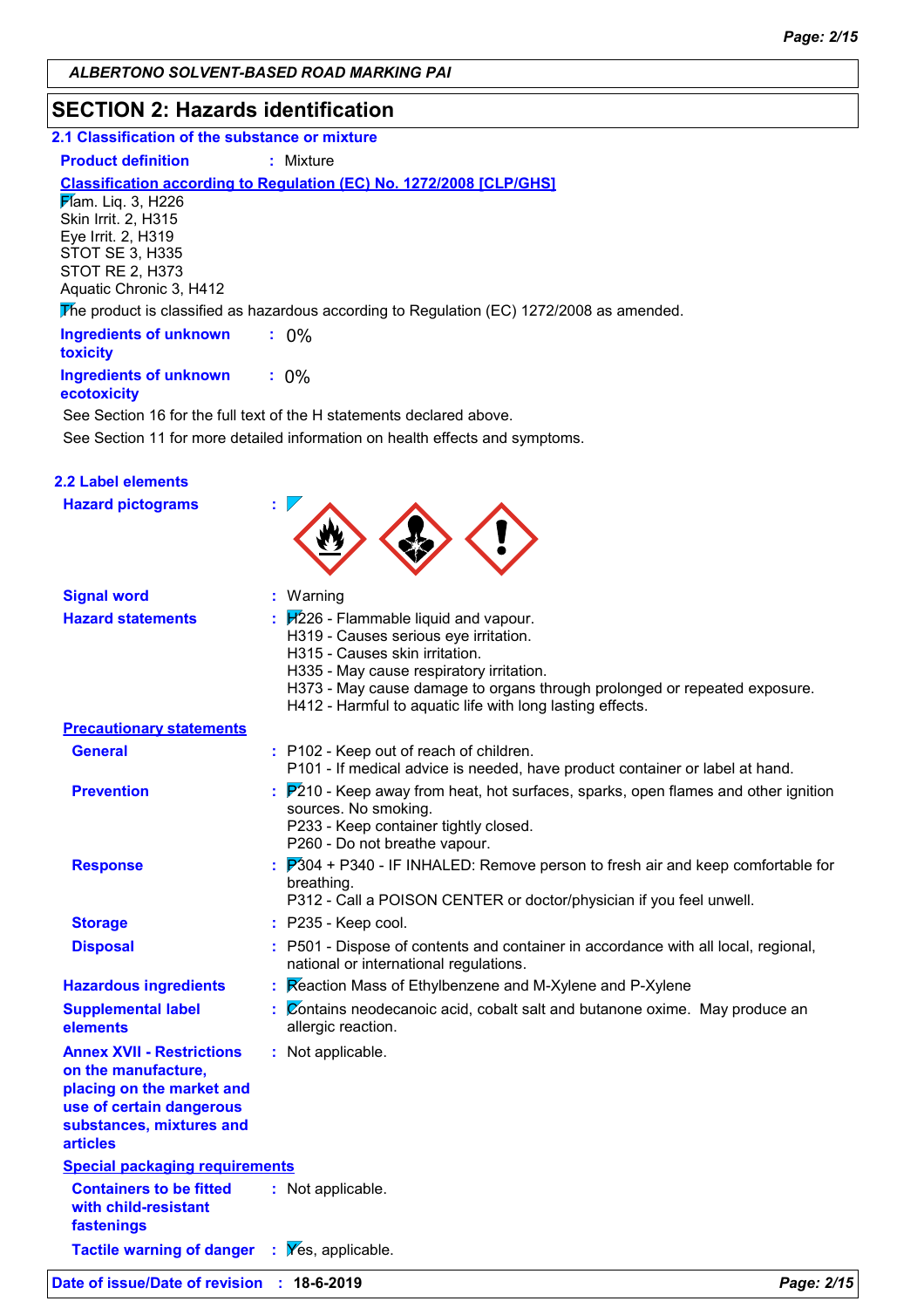### **SECTION 2: Hazards identification**

#### **Other hazards which do : not result in classification** : None known. **2.3 Other hazards Voluntary label element (CEPE) :** Not applicable.

### **SECTION 3: Composition/information on ingredients**

| <b>3.2 Mixtures</b>                                                  | Mixture<br>$\mathcal{I}^{\mathcal{I}}$                                                   |               |                                                                                                                                                                                                                 |             |
|----------------------------------------------------------------------|------------------------------------------------------------------------------------------|---------------|-----------------------------------------------------------------------------------------------------------------------------------------------------------------------------------------------------------------|-------------|
| <b>Product/ingredient name</b>                                       | <b>Identifiers</b>                                                                       | $\frac{9}{6}$ | <b>Regulation (EC) No.</b><br>1272/2008 [CLP]                                                                                                                                                                   | <b>Type</b> |
| <b>Reaction Mass of</b><br>Ethylbenzene and M-Xylene<br>and P-Xylene | REACH #:<br>01-2119488216-32                                                             | l≥25 - ≤50    | Flam. Liq. 3, H226<br>Acute Tox. 4, H312<br>Acute Tox. 4, H332<br>Skin Irrit. 2, H315<br>Eye Irrit. 2, H319<br><b>STOT SE 3, H335</b><br><b>STOT RE 2, H373</b><br>Asp. Tox. 1, H304<br>Aquatic Chronic 3, H412 | $[1]$       |
| calcium bis<br>(2-ethylhexanoate)                                    | <b>REACH#:</b><br>01-2119978297-19<br>EC: 205-249-0<br>CAS: 136-51-6                     | ≤0,3          | Eye Dam. 1, H318<br>Repr. 2, H361fd (Fertility and Unborn child)                                                                                                                                                | $[1]$       |
| neodecanoic acid, cobalt salt                                        | EC: 248-373-0<br>CAS: 27253-31-2                                                         | 50,3          | Acute Tox. 4, H302<br>Skin Irrit. 2, H315<br>Skin Sens. 1, H317<br>Repr. 2, H361fd (Fertility and Unborn child)<br>Aquatic Chronic 3, H412                                                                      | $[1]$       |
| Methyl ethyl ketoxime                                                | REACH #:<br>01-2119539477-28<br>EC: 202-496-6<br>CAS: 96-29-7<br>Index:<br>616-014-00-0  | 50,3          | Acute Tox. 4, H312<br>Eye Dam. 1, H318<br>Skin Sens. 1, H317<br>Carc. 2, H351                                                                                                                                   | $[1]$       |
| 2-butoxyethanol                                                      | REACH #:<br>01-2119475108-36<br>EC: 203-905-0<br>CAS: 111-76-2<br>Index:<br>603-014-00-0 | $\leq 0,1$    | Acute Tox. 4, H302<br>Acute Tox. 4, H312<br>Acute Tox. 4, H332<br>Skin Irrit. 2, H315<br>Eye Irrit. 2, H319                                                                                                     | [1] [2]     |
|                                                                      |                                                                                          |               | See Section 16 for<br>the full text of the H<br>statements declared<br>above.                                                                                                                                   |             |

There are no additional ingredients present which, within the current knowledge of the supplier and in the concentrations applicable, are classified as hazardous to health or the environment, are PBTs, vPvBs or Substances of equivalent concern, or have been assigned a workplace exposure limit and hence require reporting in this section.

Type

 $\mathbb{Z}$  Substance classified with a health or environmental hazard

[2] Substance with a workplace exposure limit

[3] Substance meets the criteria for PBT according to Regulation (EC) No. 1907/2006, Annex XIII

[4] Substance meets the criteria for vPvB according to Regulation (EC) No. 1907/2006, Annex XIII

[5] Substance of equivalent concern

[6] Additional disclosure due to company policy

Occupational exposure limits, if available, are listed in Section 8.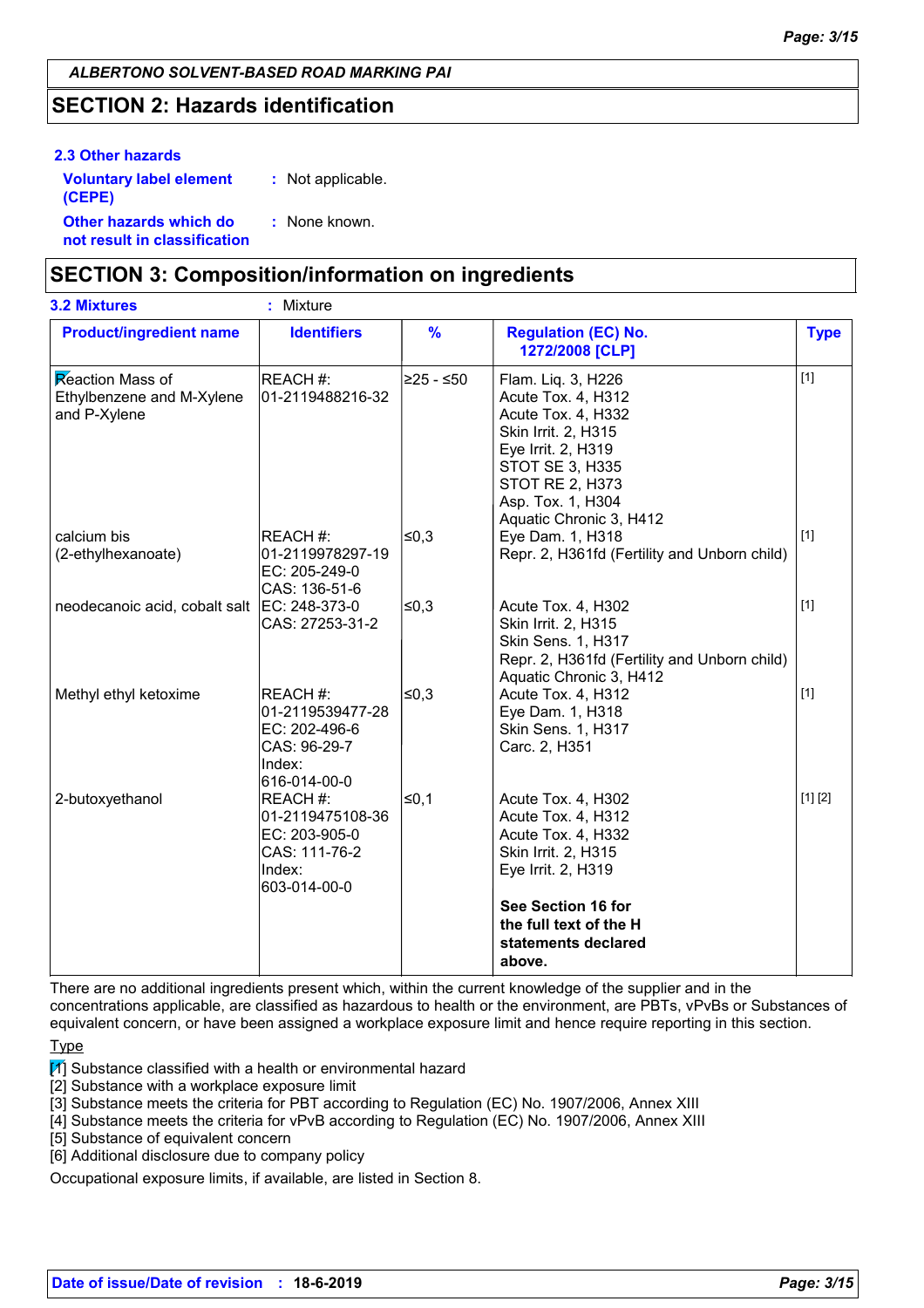#### **SECTION 4: First aid measures**

| <b>4.1 Description of first aid measures</b> |                                                                                                                                                                                                                                                                                                                         |
|----------------------------------------------|-------------------------------------------------------------------------------------------------------------------------------------------------------------------------------------------------------------------------------------------------------------------------------------------------------------------------|
| <b>General</b>                               | : In all cases of doubt, or when symptoms persist, seek medical attention. Never give<br>anything by mouth to an unconscious person. If unconscious, place in recovery<br>position and seek medical advice.                                                                                                             |
| <b>Eye contact</b>                           | : Remove contact lenses, irrigate copiously with clean, fresh water, holding the<br>eyelids apart for at least 10 minutes and seek immediate medical advice.                                                                                                                                                            |
| <b>Inhalation</b>                            | : Remove to fresh air. Keep person warm and at rest. If not breathing, if breathing is<br>irregular or if respiratory arrest occurs, provide artificial respiration or oxygen by<br>trained personnel.                                                                                                                  |
| <b>Skin contact</b>                          | : Remove contaminated clothing and shoes. Wash skin thoroughly with soap and<br>water or use recognised skin cleanser. Do NOT use solvents or thinners.                                                                                                                                                                 |
| <b>Ingestion</b>                             | : If swallowed, seek medical advice immediately and show the container or label.<br>Keep person warm and at rest. Do NOT induce vomiting.                                                                                                                                                                               |
| <b>Protection of first-aiders</b>            | : No action shall be taken involving any personal risk or without suitable training. If it<br>is suspected that fumes are still present, the rescuer should wear an appropriate<br>mask or self-contained breathing apparatus. It may be dangerous to the person<br>providing aid to give mouth-to-mouth resuscitation. |

#### **4.2 Most important symptoms and effects, both acute and delayed**

There are no data available on the mixture itself. The mixture has been assessed following the conventional method of the CLP Regulation (EC) No 1272/2008 and is classified for toxicological properties accordingly. See Sections 2 and 3 for details.

Exposure to component solvent vapour concentrations in excess of the stated occupational exposure limit may result in adverse health effects such as mucous membrane and respiratory system irritation and adverse effects on the kidneys, liver and central nervous system. Symptoms and signs include headache, dizziness, fatigue, muscular weakness, drowsiness and, in extreme cases, loss of consciousness.

Solvents may cause some of the above effects by absorption through the skin. Repeated or prolonged contact with the mixture may cause removal of natural fat from the skin, resulting in non-allergic contact dermatitis and absorption through the skin.

If splashed in the eyes, the liquid may cause irritation and reversible damage.

Ingestion may cause nausea, diarrhea and vomiting.

This takes into account, where known, delayed and immediate effects and also chronic effects of components from short-term and long-term exposure by oral, inhalation and dermal routes of exposure and eye contact.

Contains neodecanoic acid, cobalt salt, butanone oxime. May produce an allergic reaction.

#### **4.3 Indication of any immediate medical attention and special treatment needed**

| Notes to physician         | Treat symptomatically. Contact poison treatment specialist immediately if large<br>quantities have been ingested or inhaled. |
|----------------------------|------------------------------------------------------------------------------------------------------------------------------|
| <b>Specific treatments</b> | No specific treatment.                                                                                                       |

See toxicological information (Section 11)

### **SECTION 5: Firefighting measures**

| 5.1 Extinguishing media                |                                                                      |
|----------------------------------------|----------------------------------------------------------------------|
| <b>Suitable extinguishing</b><br>media | : Recommended: alcohol-resistant foam, $CO2$ , powders, water spray. |
| Unsuitable extinguishing<br>media      | : Do not use water jet.                                              |

#### **5.2 Special hazards arising from the substance or mixture**

| <b>Hazards from the</b><br>substance or mixture | : Fire will produce dense black smoke. Exposure to decomposition products may<br>cause a health hazard.                    |
|-------------------------------------------------|----------------------------------------------------------------------------------------------------------------------------|
| <b>Hazardous combustion</b><br><b>products</b>  | Decomposition products may include the following materials: carbon monoxide,<br>carbon dioxide, smoke, oxides of nitrogen. |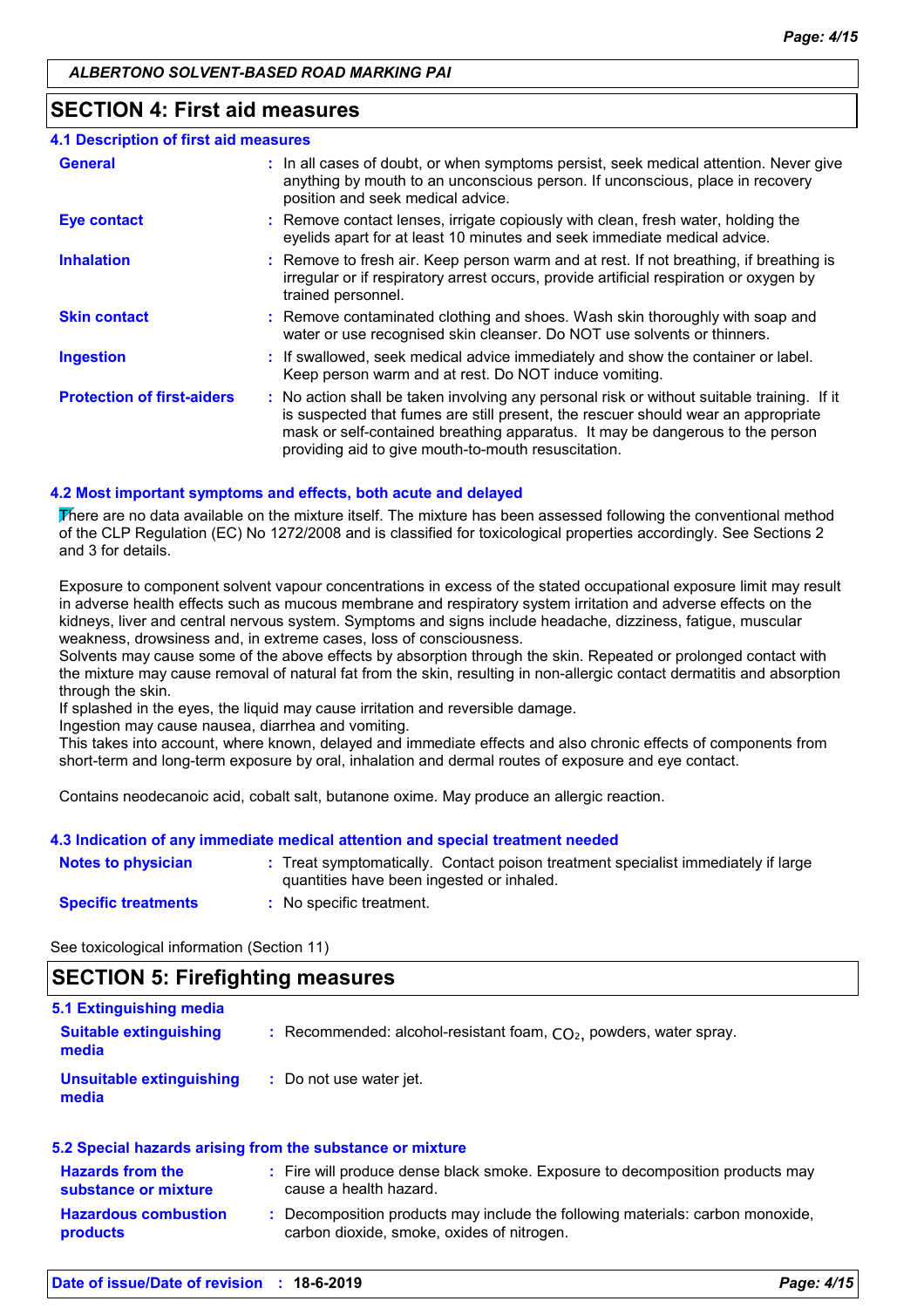### **SECTION 5: Firefighting measures**

| 5.3 Advice for firefighters                              |                                                                                                                    |
|----------------------------------------------------------|--------------------------------------------------------------------------------------------------------------------|
| <b>Special protective actions</b><br>for fire-fighters   | : Cool closed containers exposed to fire with water. Do not release runoff from fire to<br>drains or watercourses. |
| <b>Special protective</b><br>equipment for fire-fighters | : Appropriate breathing apparatus may be required.                                                                 |

### **SECTION 6: Accidental release measures**

|                                                                | 6.1 Personal precautions, protective equipment and emergency procedures                                                                                                                                                                                                            |
|----------------------------------------------------------------|------------------------------------------------------------------------------------------------------------------------------------------------------------------------------------------------------------------------------------------------------------------------------------|
| For non-emergency<br>personnel                                 | : Exclude sources of ignition and ventilate the area. Avoid breathing vapour or mist.<br>Refer to protective measures listed in sections 7 and 8.                                                                                                                                  |
| For emergency responders                                       | : If specialised clothing is required to deal with the spillage, take note of any<br>information in Section 8 on suitable and unsuitable materials. See also the<br>information in "For non-emergency personnel".                                                                  |
| <b>6.2 Environmental</b><br>precautions                        | : Do not allow to enter drains or watercourses. If the product contaminates lakes,<br>rivers, or sewers, inform the appropriate authorities in accordance with local<br>regulations.                                                                                               |
| 6.3 Methods and material<br>for containment and<br>cleaning up | : Contain and collect spillage with non-combustible, absorbent material e.g. sand,<br>earth, vermiculite or diatomaceous earth and place in container for disposal<br>according to local regulations (see Section 13). Preferably clean with a detergent.<br>Avoid using solvents. |
| 6.4 Reference to other<br><b>sections</b>                      | : See Section 1 for emergency contact information.<br>See Section 8 for information on appropriate personal protective equipment.<br>See Section 13 for additional waste treatment information.                                                                                    |

### **SECTION 7: Handling and storage**

The information in this section contains generic advice and guidance. The list of Identified Uses in Section 1 should be consulted for any available use-specific information provided in the Exposure Scenario(s).

| <b>7.1 Precautions for safe</b><br>handling | : Prevent the creation of flammable or explosive concentrations of vapours in air and<br>avoid vapour concentrations higher than the occupational exposure limits.<br>In addition, the product should only be used in areas from which all naked lights and<br>other sources of ignition have been excluded. Electrical equipment should be<br>protected to the appropriate standard.<br>Mixture may charge electrostatically: always use earthing leads when transferring<br>from one container to another.<br>Operators should wear antistatic footwear and clothing and floors should be of the<br>conducting type.<br>Keep away from heat, sparks and flame. No sparking tools should be used.<br>Avoid contact with skin and eyes. Avoid the inhalation of dust, particulates, spray or<br>mist arising from the application of this mixture. Avoid inhalation of dust from<br>sanding.<br>Eating, drinking and smoking should be prohibited in areas where this material is<br>handled, stored and processed.<br>Put on appropriate personal protective equipment (see Section 8).<br>Never use pressure to empty. Container is not a pressure vessel.<br>Always keep in containers made from the same material as the original one.<br>Comply with the health and safety at work laws.<br>Do not allow to enter drains or watercourses.<br>Information on fire and explosion protection<br>Vapours are heavier than air and may spread along floors. Vapours may form<br>explosive mixtures with air. |
|---------------------------------------------|--------------------------------------------------------------------------------------------------------------------------------------------------------------------------------------------------------------------------------------------------------------------------------------------------------------------------------------------------------------------------------------------------------------------------------------------------------------------------------------------------------------------------------------------------------------------------------------------------------------------------------------------------------------------------------------------------------------------------------------------------------------------------------------------------------------------------------------------------------------------------------------------------------------------------------------------------------------------------------------------------------------------------------------------------------------------------------------------------------------------------------------------------------------------------------------------------------------------------------------------------------------------------------------------------------------------------------------------------------------------------------------------------------------------------------------------------------------------------------------------------------------|
|                                             | When operators, whether spraying or not, have to work inside the spray booth,<br>ventilation is unlikely to be sufficient to control particulates and solvent vapour in all<br>cases. In such circumstances they should wear a compressed air-fed respirator<br>during the spraying process and until such time as the particulates and solvent<br>vapour concentration has fallen below the exposure limits.                                                                                                                                                                                                                                                                                                                                                                                                                                                                                                                                                                                                                                                                                                                                                                                                                                                                                                                                                                                                                                                                                                |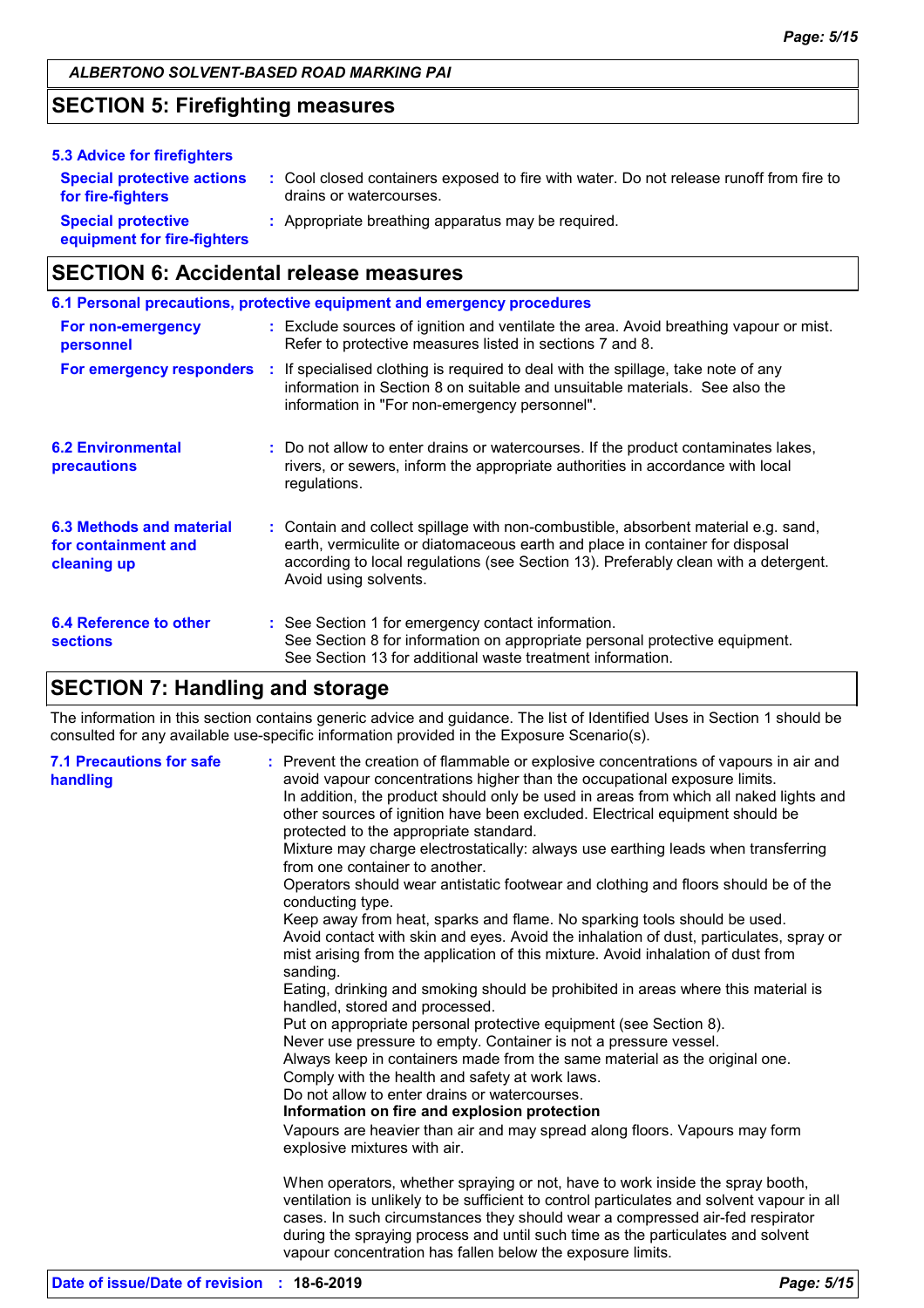### **SECTION 7: Handling and storage**

#### **7.2 Conditions for safe storage, including any incompatibilities**

Store in accordance with local regulations.

#### **Notes on joint storage**

Keep away from: oxidising agents, strong alkalis, strong acids.

#### **Additional information on storage conditions**

Observe label precautions. Store in a dry, cool and well-ventilated area. Keep away from heat and direct sunlight. Keep away from sources of ignition. No smoking. Prevent unauthorised access. Containers that have been opened must be carefully resealed and kept upright to prevent leakage.

#### **7.3 Specific end use(s)**

**Recommendations :** : Not available.

**Industrial sector specific :**

: Not available.

**solutions**

#### **SECTION 8: Exposure controls/personal protection**

The information in this section contains generic advice and guidance. Information is provided based on typical anticipated uses of the product. Additional measures might be required for bulk handling or other uses that could significantly increase worker exposure or environmental releases.

#### **8.1 Control parameters**

#### **Occupational exposure limits**

| <b>Product/ingredient name</b>              |           | <b>Exposure limit values</b>                                                                                                                                                                                                                                                                                                                                                                                                                                                                                                                                                                                                                                                                                                                                                                                                                                                                                                                                                                                          |  |  |  |  |
|---------------------------------------------|-----------|-----------------------------------------------------------------------------------------------------------------------------------------------------------------------------------------------------------------------------------------------------------------------------------------------------------------------------------------------------------------------------------------------------------------------------------------------------------------------------------------------------------------------------------------------------------------------------------------------------------------------------------------------------------------------------------------------------------------------------------------------------------------------------------------------------------------------------------------------------------------------------------------------------------------------------------------------------------------------------------------------------------------------|--|--|--|--|
| 2-butoxyethanol                             |           | EU OEL (Europe, 2/2017). Absorbed through skin. Notes: list<br>of indicative occupational exposure limit values<br>TWA: 20 ppm 8 hours.<br>TWA: 98 mg/m <sup>3</sup> 8 hours.<br>STEL: 50 ppm 15 minutes.<br>STEL: 246 mg/m <sup>3</sup> 15 minutes.                                                                                                                                                                                                                                                                                                                                                                                                                                                                                                                                                                                                                                                                                                                                                                  |  |  |  |  |
| <b>Recommended monitoring</b><br>procedures | required. | : If this product contains ingredients with exposure limits, personal, workplace<br>atmosphere or biological monitoring may be required to determine the effectiveness<br>of the ventilation or other control measures and/or the necessity to use respiratory<br>protective equipment. Reference should be made to monitoring standards, such as<br>the following: European Standard EN 689 (Workplace atmospheres - Guidance for<br>the assessment of exposure by inhalation to chemical agents for comparison with<br>limit values and measurement strategy) European Standard EN 14042 (Workplace<br>atmospheres - Guide for the application and use of procedures for the assessment<br>of exposure to chemical and biological agents) European Standard EN 482<br>(Workplace atmospheres - General requirements for the performance of procedures<br>for the measurement of chemical agents) Reference to national guidance<br>documents for methods for the determination of hazardous substances will also be |  |  |  |  |
| <b>DNELs/DMELs</b>                          |           |                                                                                                                                                                                                                                                                                                                                                                                                                                                                                                                                                                                                                                                                                                                                                                                                                                                                                                                                                                                                                       |  |  |  |  |
| No DNELs/DMELs available.                   |           |                                                                                                                                                                                                                                                                                                                                                                                                                                                                                                                                                                                                                                                                                                                                                                                                                                                                                                                                                                                                                       |  |  |  |  |
| <b>PNECs</b><br>No PNECs available          |           |                                                                                                                                                                                                                                                                                                                                                                                                                                                                                                                                                                                                                                                                                                                                                                                                                                                                                                                                                                                                                       |  |  |  |  |
| <b>8.2 Exposure controls</b>                |           |                                                                                                                                                                                                                                                                                                                                                                                                                                                                                                                                                                                                                                                                                                                                                                                                                                                                                                                                                                                                                       |  |  |  |  |
| <b>Appropriate engineering</b><br>controls  |           | : Provide adequate ventilation. Where reasonably practicable, this should be<br>achieved by the use of local exhaust ventilation and good general extraction. If<br>these are not sufficient to maintain concentrations of particulates and solvent<br>vapours below the OEL, suitable respiratory protection must be worn.                                                                                                                                                                                                                                                                                                                                                                                                                                                                                                                                                                                                                                                                                           |  |  |  |  |
| <b>Individual protection measures</b>       |           |                                                                                                                                                                                                                                                                                                                                                                                                                                                                                                                                                                                                                                                                                                                                                                                                                                                                                                                                                                                                                       |  |  |  |  |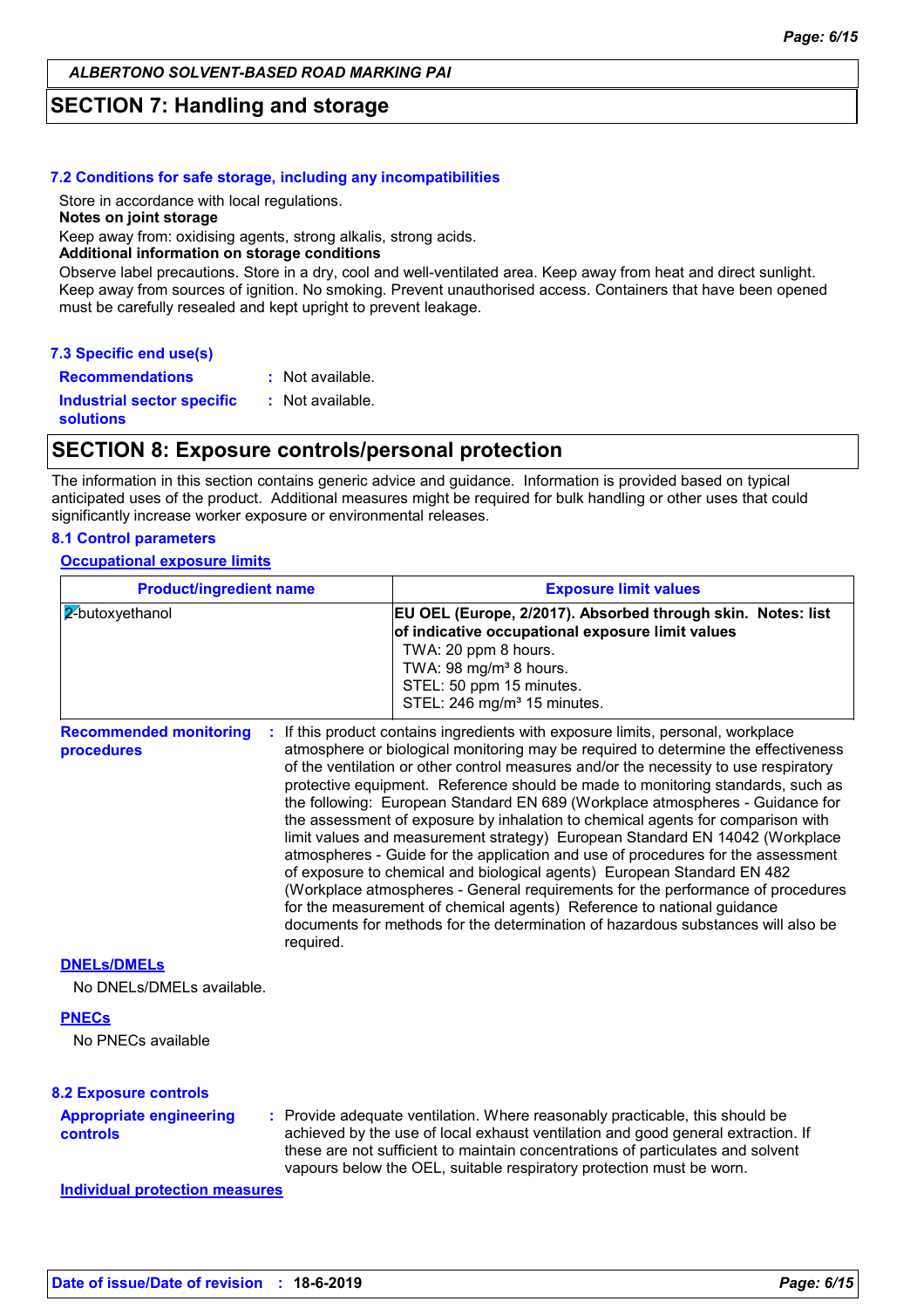| <b>Hygiene measures</b>       | : Wash hands, forearms and face thoroughly after handling chemical products, before                                                                                                                                                                                                                                                                                                                                                                                                                                                                                                                                                                                                     |
|-------------------------------|-----------------------------------------------------------------------------------------------------------------------------------------------------------------------------------------------------------------------------------------------------------------------------------------------------------------------------------------------------------------------------------------------------------------------------------------------------------------------------------------------------------------------------------------------------------------------------------------------------------------------------------------------------------------------------------------|
|                               | eating, smoking and using the lavatory and at the end of the working period.<br>Appropriate techniques should be used to remove potentially contaminated clothing.<br>Wash contaminated clothing before reusing. Ensure that eyewash stations and<br>safety showers are close to the workstation location.                                                                                                                                                                                                                                                                                                                                                                              |
| <b>Eye/face protection</b>    | : Use safety eyewear designed to protect against splash of liquids.                                                                                                                                                                                                                                                                                                                                                                                                                                                                                                                                                                                                                     |
| <b>Skin protection</b>        |                                                                                                                                                                                                                                                                                                                                                                                                                                                                                                                                                                                                                                                                                         |
| <b>Hand protection</b>        |                                                                                                                                                                                                                                                                                                                                                                                                                                                                                                                                                                                                                                                                                         |
| <b>Gloves</b>                 | : When prolonged or frequently repeated contact may occur, a glove with a protection<br>class of 6 (breakthrough time greater than 480 minutes according to EN 374) is<br>recommended. When only brief contact is expected, a glove with a protection class<br>of 2 or higher (breakthrough time greater than 30 minutes according to EN 374) is<br>recommended.                                                                                                                                                                                                                                                                                                                        |
|                               | NOTICE: The selection of a specific glove for a particular application and duration of<br>use in a workplace should also take into account all relevant workplace factors such<br>as, but not limited to: Other chemicals which may be handled, physical requirements<br>(cut/puncture protection, dexterity, thermal protection), potential body reactions to<br>glove materials, as well as the instructions/specifications provided by the glove<br>supplier.                                                                                                                                                                                                                        |
|                               | The user must check that the final choice of type of glove selected for handling this<br>product is the most appropriate and takes into account the particular conditions of<br>use, as included in the user's risk assessment.                                                                                                                                                                                                                                                                                                                                                                                                                                                         |
|                               | Gloves should be replaced regularly and if there is any sign of damage to the glove<br>material.                                                                                                                                                                                                                                                                                                                                                                                                                                                                                                                                                                                        |
|                               | Always ensure that the gloves are free from defects and that they are stored and<br>used correctly.                                                                                                                                                                                                                                                                                                                                                                                                                                                                                                                                                                                     |
| <b>Body protection</b>        | : Personnel should wear antistatic clothing made of natural fibres or of high-<br>temperature-resistant synthetic fibres.                                                                                                                                                                                                                                                                                                                                                                                                                                                                                                                                                               |
| <b>Other skin protection</b>  | : Appropriate footwear and any additional skin protection measures should be<br>selected based on the task being performed and the risks involved and should be<br>approved by a specialist before handling this product.                                                                                                                                                                                                                                                                                                                                                                                                                                                               |
| <b>Respiratory protection</b> | : If workers are exposed to concentrations above the exposure limit, they must use<br>appropriate, certified respirators.                                                                                                                                                                                                                                                                                                                                                                                                                                                                                                                                                               |
|                               | OLD LEAD-BASED PAINTS:                                                                                                                                                                                                                                                                                                                                                                                                                                                                                                                                                                                                                                                                  |
|                               | When surfaces are to be prepared for painting, account should be taken of the age<br>of the property and the possibility that lead-pigmented paint might be present. There<br>is a possibility that ingestion or inhalation of scrapings or dust arising from the<br>preparation work could cause health effects. As a working rule you should assume<br>that this will be the case if the age of the property is pre 1960.                                                                                                                                                                                                                                                             |
|                               | Where possible wet sanding or chemical stripping methods should be used with<br>surfaces of this type to avoid the creation of dust. When dry sanding cannot be<br>avoided, and effective local exhaust ventilation is not available, it is recommended<br>that a dust respirator is worn, that is approved for use with lead dusts, and its type<br>selected on the basis of the COSHH assessment, taking into account the<br>Workplace Exposure Limit for lead in air. Furthermore, steps should be taken to<br>ensure containment of the dusts created, and that all practicable measures are<br>taken to clean up thoroughly all deposits of dusts in and around the affected area. |
|                               | Respiratory protection in case of dust or spray mist formation. (particle filter EN143<br>type P2) Respiratory protection in case of vapour formation. (half mask with<br>combination filter A2-P2 til concentrations of 0,5 Vol%.)                                                                                                                                                                                                                                                                                                                                                                                                                                                     |
|                               | The current Control of Lead at Work Regulations approved code of practice should<br>be consulted for advice on protective clothing and personal hygiene precautions.<br>Care should also be taken to exclude visitors, members of the household and<br>especially children from the affected area, during the actual work and the                                                                                                                                                                                                                                                                                                                                                       |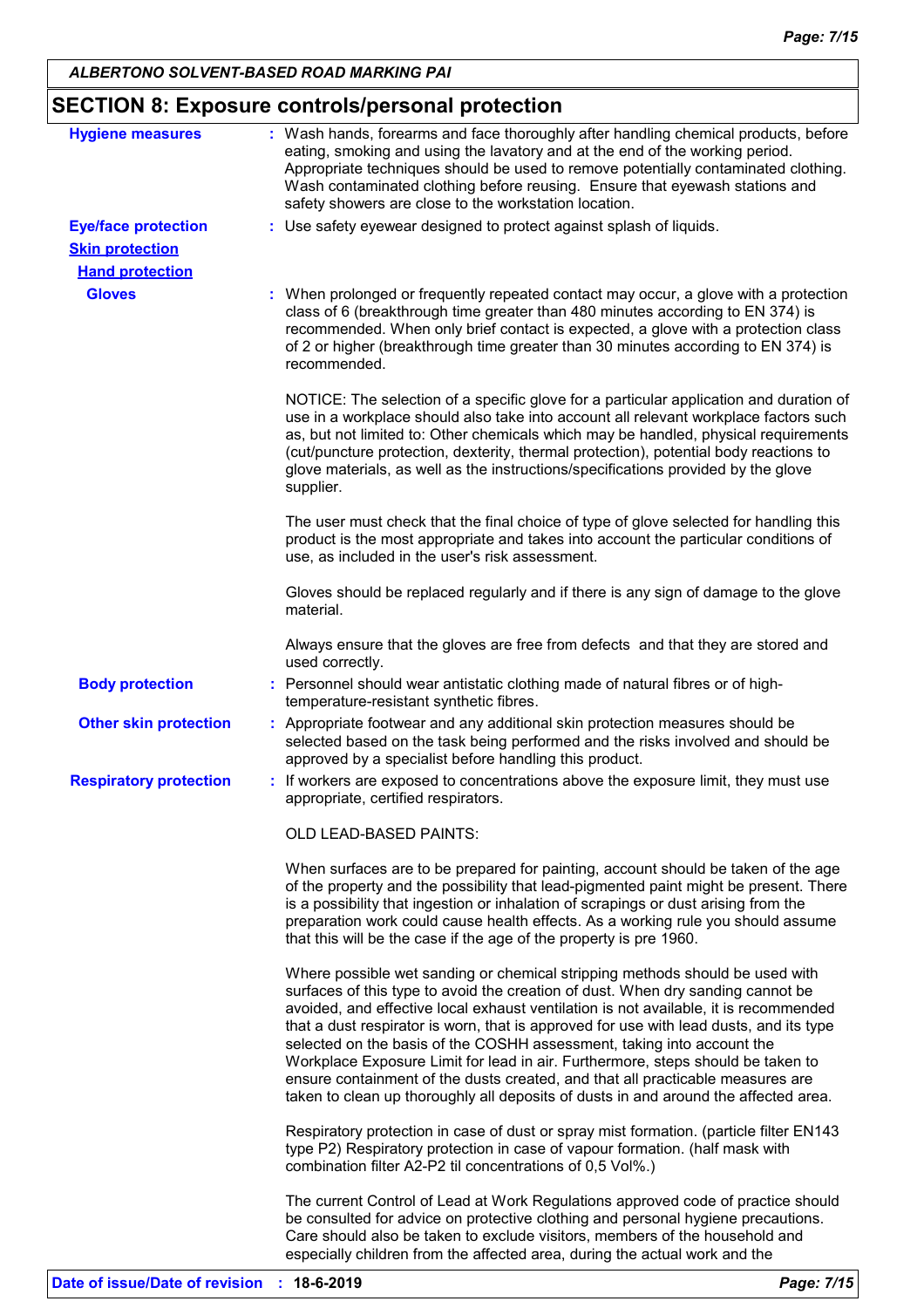#### **SECTION 8: Exposure controls/personal protection**

subsequent clean up operations. All scrapings, dust, etc. should be disposed of by the professional painting contractor as Hazardous Waste.

Extra precautions will also need to be taken when burning off old lead-based paints because fumes containing lead will be produced. It is recommended that a respirator, approved for use with particulate fumes of lead is selected on the basis of the COSHH assessment, taking into account the Workplace Exposure Limit for lead in air. Similar precautions to those given above about sanding should be taken with reference to protective clothing, disposal of scrapings and dusts, and exclusion of other personnel and especially children from the building during actual work and the subsequent clean up operations.

Avoid the inhalation of dust. Wear suitable face mask if dry sanding. Special precautions should be taken during surface preparation of pre-1960s paint surfaces over wood and metal as they may contain harmful lead.

**Environmental exposure : Do not allow to enter drains or watercourses. controls**

#### **SECTION 9: Physical and chemical properties**

#### **9.1. Information on basic physical and chemical properties**

| <b>Appearance</b>                                                                                                                                                                                                                                                                                                                                          |                                                         |
|------------------------------------------------------------------------------------------------------------------------------------------------------------------------------------------------------------------------------------------------------------------------------------------------------------------------------------------------------------|---------------------------------------------------------|
| <b>Physical state</b>                                                                                                                                                                                                                                                                                                                                      | : Liquid.                                               |
| <b>Colour</b>                                                                                                                                                                                                                                                                                                                                              | : Various: See label.                                   |
| <b>Odour</b>                                                                                                                                                                                                                                                                                                                                               | : Not available.                                        |
| <b>Odour threshold</b>                                                                                                                                                                                                                                                                                                                                     | : Not available.                                        |
| pH                                                                                                                                                                                                                                                                                                                                                         | : Not available.                                        |
| <b>Melting point/freezing point</b>                                                                                                                                                                                                                                                                                                                        | : Not available.                                        |
| Initial boiling point and boiling<br>range                                                                                                                                                                                                                                                                                                                 | $: 136^{\circ}$ C                                       |
| <b>Flash point</b>                                                                                                                                                                                                                                                                                                                                         | : Closed cup: 24°C                                      |
| <b>Evaporation rate</b>                                                                                                                                                                                                                                                                                                                                    | : Not available.                                        |
| <b>Upper/lower flammability or</b><br>explosive limits                                                                                                                                                                                                                                                                                                     | : Not available.                                        |
| <b>Vapour pressure</b>                                                                                                                                                                                                                                                                                                                                     | : Not available.                                        |
| <b>Vapour density</b>                                                                                                                                                                                                                                                                                                                                      | : Not available.                                        |
| <b>Relative density</b>                                                                                                                                                                                                                                                                                                                                    | $\frac{1}{2}$ 7.401                                     |
| <b>Solubility(ies)</b>                                                                                                                                                                                                                                                                                                                                     | : Insoluble in the following materials: cold water.     |
| Partition coefficient: n-octanol/ : Not available.<br>water                                                                                                                                                                                                                                                                                                |                                                         |
| <b>Auto-ignition temperature</b>                                                                                                                                                                                                                                                                                                                           | : Not available.                                        |
| <b>Decomposition temperature</b>                                                                                                                                                                                                                                                                                                                           | : Not available.                                        |
| <b>Viscosity</b>                                                                                                                                                                                                                                                                                                                                           | Kinematic (room temperature): $3,07$ cm <sup>2</sup> /s |
| <b>Explosive properties</b>                                                                                                                                                                                                                                                                                                                                | : Not available.                                        |
| <b>Oxidising properties</b>                                                                                                                                                                                                                                                                                                                                | : Not available.                                        |
| 9.2. Other information                                                                                                                                                                                                                                                                                                                                     |                                                         |
| <b>Solubility in water</b>                                                                                                                                                                                                                                                                                                                                 | : Not available.                                        |
| $\mathsf{A} \mathsf{F} \mathsf{A} \mathsf{F}$ l $\mathsf{A} \mathsf{I}$ , $\mathsf{A} \mathsf{A}$ , $\mathsf{A} \mathsf{I}$ , $\mathsf{I} \mathsf{I}$ , $\mathsf{I}$ , $\mathsf{I}$ , $\mathsf{I}$ , $\mathsf{I}$ , $\mathsf{I}$ , $\mathsf{I}$ , $\mathsf{I}$ , $\mathsf{I}$ , $\mathsf{I}$ , $\mathsf{I}$ , $\mathsf{I}$ , $\mathsf{I}$ , $\mathsf{I}$ , |                                                         |

## **SECTION 10: Stability and reactivity 10.2 Chemical stability :** Stable under recommended storage and handling conditions (see Section 7). **10.3 Possibility of hazardous reactions :** Under normal conditions of storage and use, hazardous reactions will not occur. **10.1 Reactivity :** No specific test data related to reactivity available for this product or its ingredients.

#### **Date of issue/Date of revision : 18-6-2019** *Page: 8/15*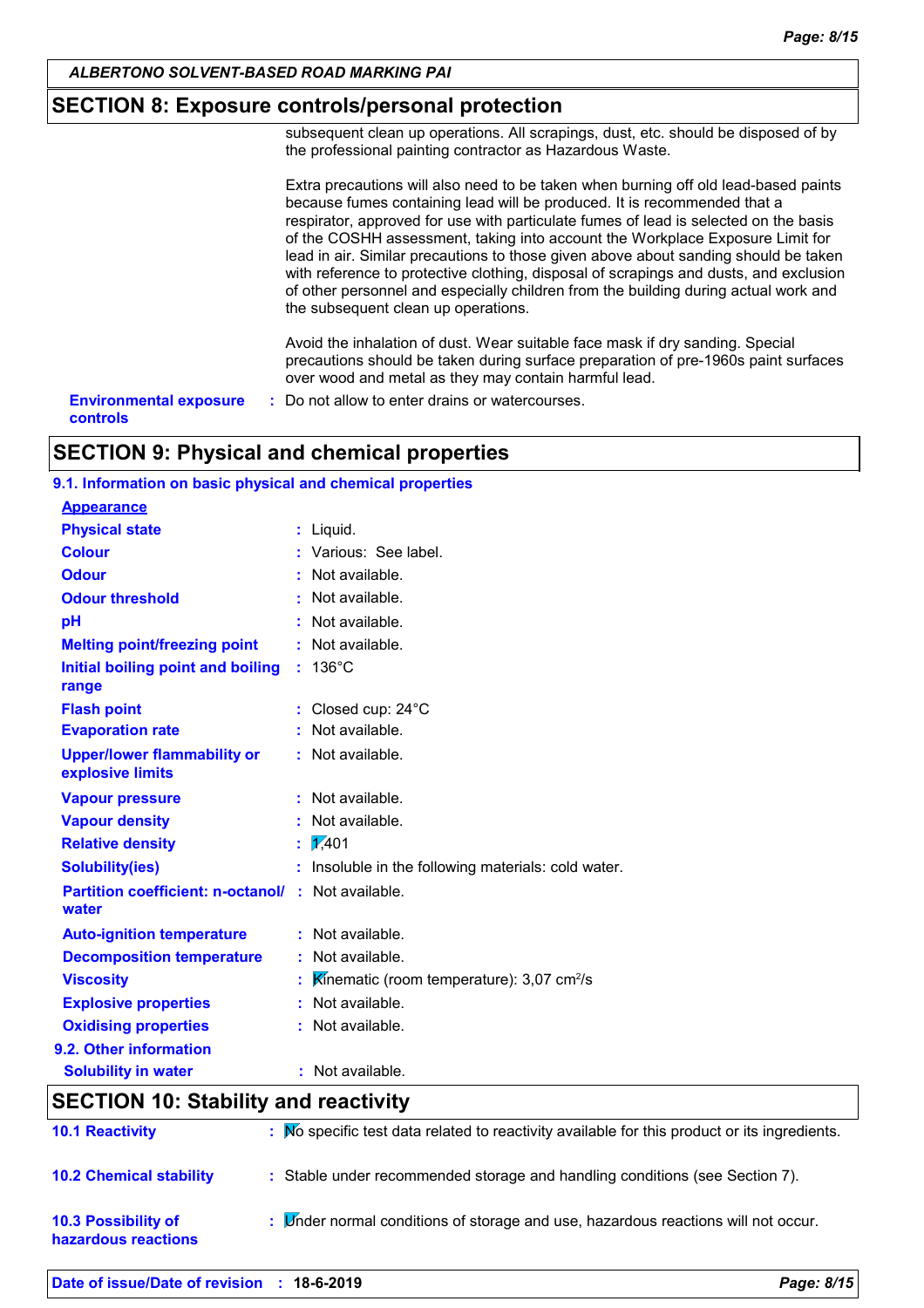### **SECTION 10: Stability and reactivity**

| <b>10.6 Hazardous</b><br>decomposition products | : Decomposition products may include the following materials: carbon monoxide,<br>carbon dioxide, smoke, oxides of nitrogen.        |
|-------------------------------------------------|-------------------------------------------------------------------------------------------------------------------------------------|
| 10.5 Incompatible materials                     | : Keep away from the following materials to prevent strong exothermic reactions:<br>oxidising agents, strong alkalis, strong acids. |
| <b>10.4 Conditions to avoid</b>                 | : When exposed to high temperatures may produce hazardous decomposition<br>products.                                                |

### **SECTION 11: Toxicological information**

#### **11.1 Information on toxicological effects**

There are no data available on the mixture itself. The mixture has been assessed following the conventional method of the CLP Regulation (EC) No 1272/2008 and is classified for toxicological properties accordingly. See Sections 2 and 3 for details.

Exposure to component solvent vapour concentrations in excess of the stated occupational exposure limit may result in adverse health effects such as mucous membrane and respiratory system irritation and adverse effects on the kidneys, liver and central nervous system. Symptoms and signs include headache, dizziness, fatigue, muscular weakness, drowsiness and, in extreme cases, loss of consciousness.

Solvents may cause some of the above effects by absorption through the skin. Repeated or prolonged contact with the mixture may cause removal of natural fat from the skin, resulting in non-allergic contact dermatitis and absorption through the skin.

If splashed in the eyes, the liquid may cause irritation and reversible damage.

Ingestion may cause nausea, diarrhea and vomiting.

This takes into account, where known, delayed and immediate effects and also chronic effects of components from short-term and long-term exposure by oral, inhalation and dermal routes of exposure and eye contact.

Contains neodecanoic acid, cobalt salt, butanone oxime. May produce an allergic reaction.

#### **Acute toxicity**

| <b>Product/ingredient name</b>                                              | <b>Result</b>           | <b>Species</b> | <b>Dose</b> | <b>Exposure</b> |
|-----------------------------------------------------------------------------|-------------------------|----------------|-------------|-----------------|
| <b>Reaction Mass of</b><br><b>Ethylbenzene and M-Xylene</b><br>and P-Xylene | <b>ILC50</b> Inhalation | Rat            | 5000 ppm    | I4 hours        |
|                                                                             | ILD50 Oral              | Rat            | 4300 mg/kg  |                 |

**Conclusion/Summary :** Not available.

**Acute toxicity estimates**

| <b>Route</b>         | <b>ATE value</b>     |  |  |
|----------------------|----------------------|--|--|
| Dermal               | 3590,5 mg/kg         |  |  |
| Inhalation (vapours) | $35,91 \text{ mg/l}$ |  |  |

#### **Irritation/Corrosion**

| <b>Product/ingredient name</b>                                       | <b>Result</b>            | <b>Species</b> | <b>Score</b>             | <b>Exposure</b>            | <b>Observation</b>       |
|----------------------------------------------------------------------|--------------------------|----------------|--------------------------|----------------------------|--------------------------|
| <b>Reaction Mass of</b><br>Ethylbenzene and M-Xylene<br>and P-Xylene | Eyes - Mild irritant     | Rabbit         | ۰                        | 87 mg                      |                          |
|                                                                      | Eyes - Severe irritant   | Rabbit         | $\qquad \qquad -$        | l24 hours 5<br>mg          |                          |
|                                                                      | Skin - Mild irritant     | Rat            | $\overline{\phantom{a}}$ | 8 hours 60<br>microliters  | $\overline{\phantom{a}}$ |
|                                                                      | Skin - Moderate irritant | Rabbit         | $\overline{\phantom{a}}$ | 100%                       |                          |
| Methyl ethyl ketoxime                                                | Eyes - Severe irritant   | Rabbit         | $\overline{\phantom{a}}$ | 100<br><b>Imicroliters</b> |                          |
| <b>Conclusion/Summary</b>                                            | : Not available.         |                |                          |                            |                          |
| <b>Sensitisation</b>                                                 |                          |                |                          |                            |                          |
| <b>Conclusion/Summary</b><br><b>Mutagenicity</b>                     | : Not available.         |                |                          |                            |                          |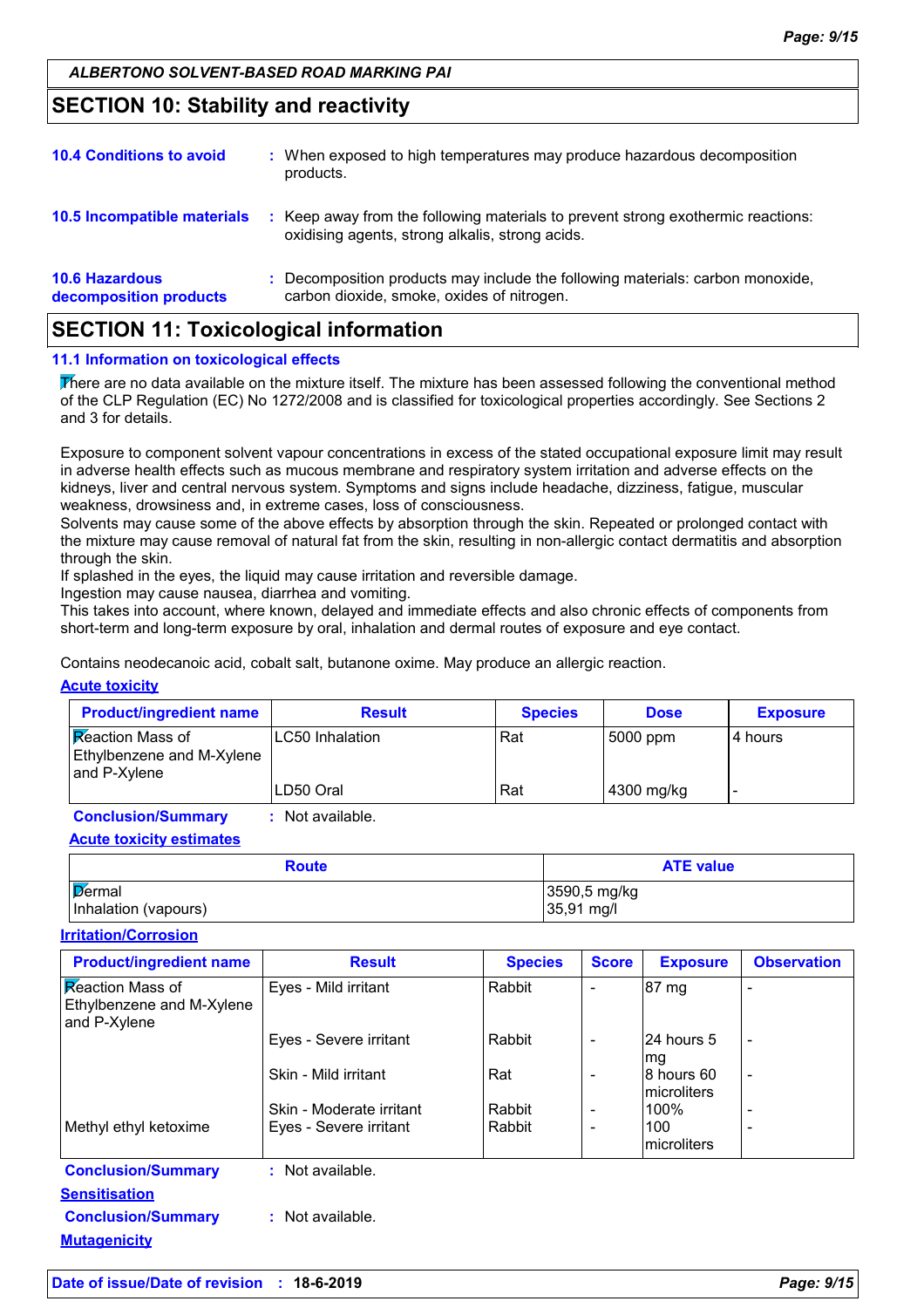### **SECTION 11: Toxicological information**

**Conclusion/Summary :** Not available.

| <b>Carcinogenicity</b>                                        |                            |  |                 |                             |                                 |  |
|---------------------------------------------------------------|----------------------------|--|-----------------|-----------------------------|---------------------------------|--|
| <b>Product/ingredient name</b>                                | <b>Result</b>              |  | <b>Species</b>  | <b>Dose</b>                 | <b>Exposure</b>                 |  |
| Reaction Mass of<br>Ethylbenzene and M-Xylene<br>and P-Xylene | Positive - Inhalation - TC |  | Mouse           | $<$ 75 ppm                  | 103 weeks; 5<br>days per week   |  |
| <b>Conclusion/Summary</b>                                     | : Not available.           |  |                 |                             |                                 |  |
| <b>Reproductive toxicity</b>                                  |                            |  |                 |                             |                                 |  |
| <b>Conclusion/Summary</b>                                     | : Not available.           |  |                 |                             |                                 |  |
| <b>Teratogenicity</b>                                         |                            |  |                 |                             |                                 |  |
| <b>Conclusion/Summary</b>                                     | : Not available.           |  |                 |                             |                                 |  |
| <b>Specific target organ toxicity (single exposure)</b>       |                            |  |                 |                             |                                 |  |
| <b>Product/ingredient name</b>                                |                            |  | <b>Category</b> | <b>Route of</b><br>exposure | <b>Target organs</b>            |  |
| Reaction Mass of Ethylbenzene and M-Xylene and P-<br>Xylene   |                            |  | Category 3      | Not applicable.             | Respiratory tract<br>irritation |  |
| <b>Specific target organ toxicity (repeated exposure)</b>     |                            |  |                 |                             |                                 |  |
| <b>Product/ingredient name</b>                                |                            |  | <b>Category</b> | <b>Route of</b><br>exposure | <b>Target organs</b>            |  |
| Reaction Mass of Ethylbenzene and M-Xylene and P-<br>Xylene   |                            |  | Category 2      | Not determined              | Not determined                  |  |
| <b>Aspiration hazard</b>                                      |                            |  |                 |                             |                                 |  |
| <b>Product/ingredient name</b>                                |                            |  |                 | <b>Result</b>               |                                 |  |
| Meastics Mean of Ethiopian and M. Volance and D. Volan        |                            |  |                 |                             |                                 |  |

| <b>Productingredient name</b>                           | Result                         |
|---------------------------------------------------------|--------------------------------|
| Reaction Mass of Ethylbenzene and M-Xylene and P-Xylene | ASPIRATION HAZARD - Category 1 |

#### **Other information :**

: Not available.

### **SECTION 12: Ecological information**

#### **12.1 Toxicity**

There are no data available on the mixture itself. Do not allow to enter drains or watercourses.

The mixture has been assessed following the summation method of the CLP Regulation (EC) No 1272/2008 and is classified for eco-toxicological properties accordingly. See Sections 2 and 3 for details.

| <b>Product/ingredient name</b>                                       | <b>Result</b>                                                          | <b>Species</b>                                        | <b>Exposure</b>      |
|----------------------------------------------------------------------|------------------------------------------------------------------------|-------------------------------------------------------|----------------------|
| <b>Reaction Mass of</b><br>Ethylbenzene and M-Xylene<br>and P-Xylene | Acute LC50 8500 µg/l Marine water                                      | Crustaceans - Palaemonetes<br>pugio                   | 48 hours             |
| 2-butoxyethanol                                                      | Acute LC50 13400 µg/l Fresh water<br>Acute EC50 >1000 mg/l Fresh water | Fish - Pimephales promelas<br>Daphnia - Daphnia magna | 96 hours<br>48 hours |
| <b>Conclusion/Summary</b>                                            | : Not available.                                                       |                                                       |                      |

#### **12.2 Persistence and degradability**

**Conclusion/Summary :** Not available.

| <b>Product/ingredient name</b>                                       | <b>Aquatic half-life</b> | <b>Photolysis</b> | Biodegradability |
|----------------------------------------------------------------------|--------------------------|-------------------|------------------|
| <b>Reaction Mass of</b><br>Ethylbenzene and M-Xylene<br>and P-Xvlene |                          |                   | <b>Readily</b>   |

#### **12.3 Bioaccumulative potential**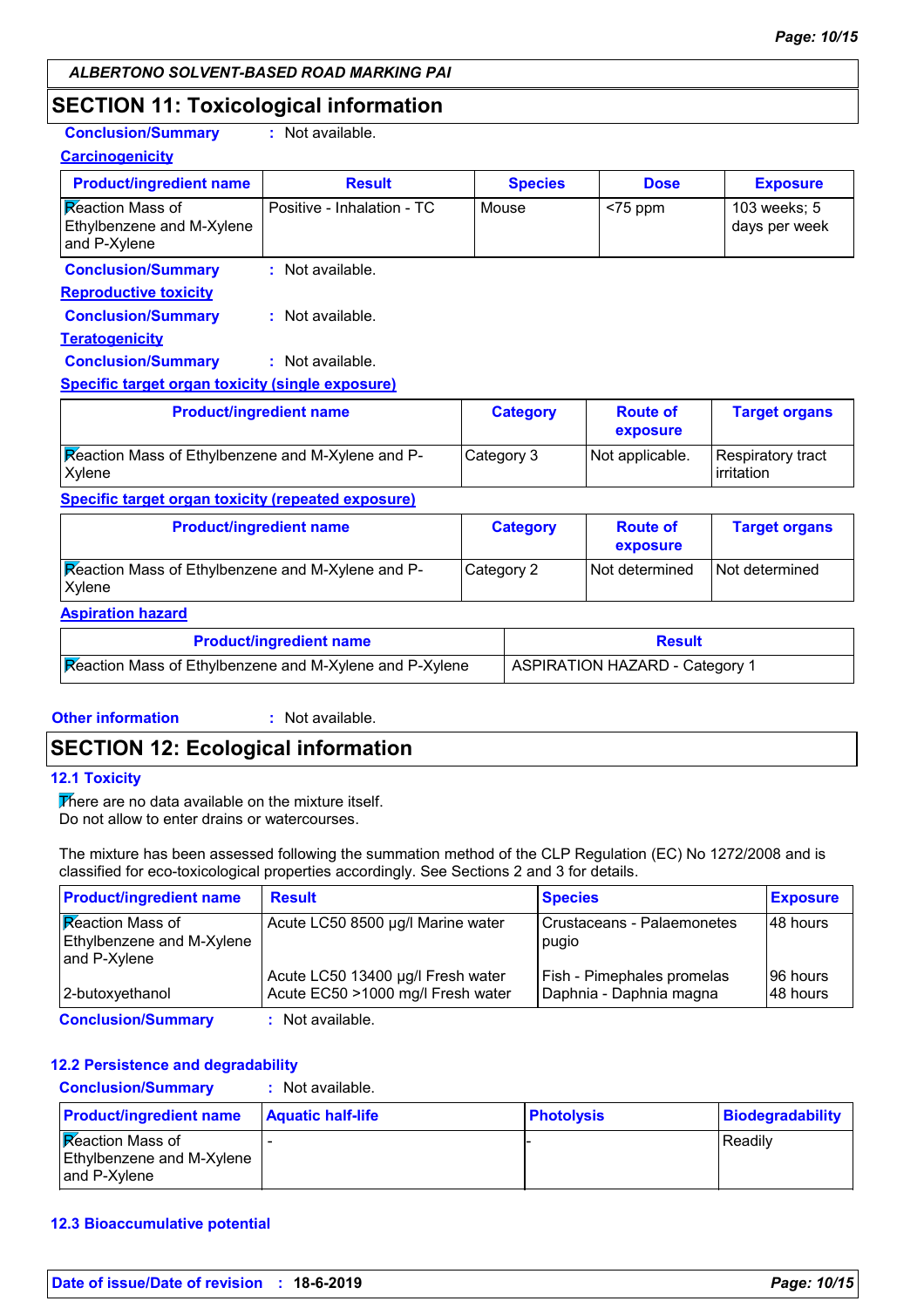### **SECTION 12: Ecological information**

| <b>Product/ingredient name</b>               | $\mathsf{LoaP}_\mathsf{ow}$ | <b>BCF</b>              | <b>Potential</b>      |
|----------------------------------------------|-----------------------------|-------------------------|-----------------------|
| <b>c</b> alcium bis<br>$(2$ -ethylhexanoate) |                             | 2,96                    | <b>I</b> low          |
| Methyl ethyl ketoxime<br>2-butoxyethanol     | 0,63<br>0.81                | $ 2.5 \text{ to } 5.8 $ | <b>I</b> low<br>l low |

| 12.4 Mobility in soil                                   |                  |
|---------------------------------------------------------|------------------|
| <b>Soil/water partition</b><br><b>coefficient (Koc)</b> | : Not available. |
| <b>Mobility</b>                                         | : Not available. |
| 12.5 Results of PBT and vPvB assessment                 |                  |
|                                                         |                  |

| <b>PBT</b>  | : Not applicable. |
|-------------|-------------------|
| <b>vPvB</b> | : Not applicable. |

**12.6 Other adverse effects** : No known significant effects or critical hazards.

### **SECTION 13: Disposal considerations**

The information in this section contains generic advice and guidance. The list of Identified Uses in Section 1 should be consulted for any available use-specific information provided in the Exposure Scenario(s).

#### **13.1 Waste treatment methods**

| <b>Product</b>                 |                                                                                                                                                                                                                                                                                                                                                                                                                                                                                                                                                               |  |  |  |
|--------------------------------|---------------------------------------------------------------------------------------------------------------------------------------------------------------------------------------------------------------------------------------------------------------------------------------------------------------------------------------------------------------------------------------------------------------------------------------------------------------------------------------------------------------------------------------------------------------|--|--|--|
| <b>Methods of disposal</b>     | : The generation of waste should be avoided or minimised wherever possible.<br>Disposal of this product, solutions and any by-products should at all times comply<br>with the requirements of environmental protection and waste disposal legislation<br>and any regional local authority requirements. Dispose of surplus and non-<br>recyclable products via a licensed waste disposal contractor. Waste should not be<br>disposed of untreated to the sewer unless fully compliant with the requirements of<br>all authorities with jurisdiction.          |  |  |  |
| <b>Hazardous waste</b>         | : The classification of the product may meet the criteria for a hazardous waste.                                                                                                                                                                                                                                                                                                                                                                                                                                                                              |  |  |  |
| <b>Disposal considerations</b> | Do not allow to enter drains or watercourses.<br>÷.<br>Dispose of according to all federal, state and local applicable regulations.<br>If this product is mixed with other wastes, the original waste product code may no<br>longer apply and the appropriate code should be assigned.<br>For further information, contact your local waste authority.                                                                                                                                                                                                        |  |  |  |
| <b>Packaging</b>               |                                                                                                                                                                                                                                                                                                                                                                                                                                                                                                                                                               |  |  |  |
| <b>Methods of disposal</b>     | : The generation of waste should be avoided or minimised wherever possible. Waste<br>packaging should be recycled. Incineration or landfill should only be considered<br>when recycling is not feasible.                                                                                                                                                                                                                                                                                                                                                      |  |  |  |
| <b>Disposal considerations</b> | Using information provided in this safety data sheet, advice should be obtained from<br>the relevant waste authority on the classification of empty containers.<br>Empty containers must be scrapped or reconditioned.<br>Dispose of containers contaminated by the product in accordance with local or<br>national legal provisions.                                                                                                                                                                                                                         |  |  |  |
| <b>Type of packaging</b>       | European waste catalogue (EWC)                                                                                                                                                                                                                                                                                                                                                                                                                                                                                                                                |  |  |  |
| <b>CEPE Paint Guidelines</b>   | 15 01 10*<br>packaging containing residues of or contaminated by<br>hazardous substances                                                                                                                                                                                                                                                                                                                                                                                                                                                                      |  |  |  |
| <b>Special precautions</b>     | : This material and its container must be disposed of in a safe way. Care should be<br>taken when handling emptied containers that have not been cleaned or rinsed out.<br>Empty containers or liners may retain some product residues. Vapour from product<br>residues may create a highly flammable or explosive atmosphere inside the<br>container. Do not cut, weld or grind used containers unless they have been cleaned<br>thoroughly internally. Avoid dispersal of spilt material and runoff and contact with<br>soil, waterways, drains and sewers. |  |  |  |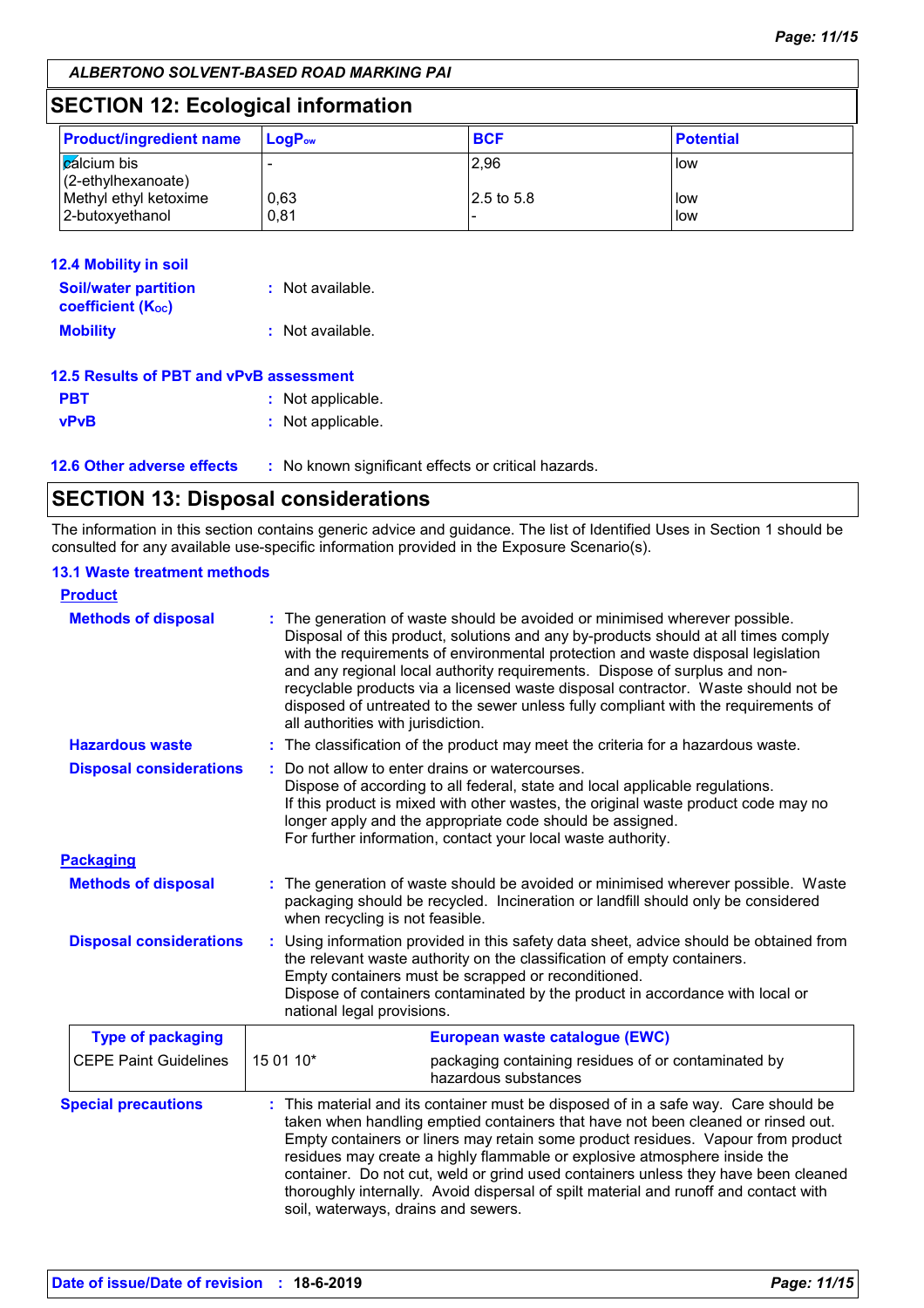### **SECTION 14: Transport information**

|                                                                                             | <b>ADR</b>                                                                                                                                                                                                             | <b>IMDG</b>                                                                                                                                                                                                                                                                                                                |  |  |
|---------------------------------------------------------------------------------------------|------------------------------------------------------------------------------------------------------------------------------------------------------------------------------------------------------------------------|----------------------------------------------------------------------------------------------------------------------------------------------------------------------------------------------------------------------------------------------------------------------------------------------------------------------------|--|--|
| 14.1 UN number                                                                              | <b>UN1263</b>                                                                                                                                                                                                          | <b>UN1263</b>                                                                                                                                                                                                                                                                                                              |  |  |
| 14.2 UN proper<br>shipping name                                                             | <b>PAINT</b>                                                                                                                                                                                                           | <b>PAINT</b>                                                                                                                                                                                                                                                                                                               |  |  |
| <b>14.3 Transport</b><br>hazard class(es)<br><b>Class</b>                                   | 3                                                                                                                                                                                                                      | 3                                                                                                                                                                                                                                                                                                                          |  |  |
| <b>Subsidiary class</b>                                                                     |                                                                                                                                                                                                                        |                                                                                                                                                                                                                                                                                                                            |  |  |
| <b>14.4 Packing group</b>                                                                   | $\mathbf{III}$                                                                                                                                                                                                         | $\mathbf{III}$                                                                                                                                                                                                                                                                                                             |  |  |
| 14.5<br><b>Environmental</b><br>hazards<br><b>Marine pollutant</b>                          | No.                                                                                                                                                                                                                    | No.                                                                                                                                                                                                                                                                                                                        |  |  |
| <b>Marine pollutant</b><br><b>substances</b>                                                |                                                                                                                                                                                                                        | Not available.                                                                                                                                                                                                                                                                                                             |  |  |
| <b>14.6 Special</b><br>precautions for<br><b>user</b>                                       | Transport within user's premises: always<br>transport in closed containers that are upright<br>and secure. Ensure that persons transporting<br>the product know what to do in the event of an<br>accident or spillage. |                                                                                                                                                                                                                                                                                                                            |  |  |
| <b>HI/Kemler number</b>                                                                     | 30                                                                                                                                                                                                                     |                                                                                                                                                                                                                                                                                                                            |  |  |
| <b>Emergency</b><br>schedules (EmS)                                                         |                                                                                                                                                                                                                        | $F-E$ , S-E                                                                                                                                                                                                                                                                                                                |  |  |
| <b>14.7 Transport in bulk</b><br>according to Annex II of<br><b>MARPOL and the IBC Code</b> | : Not applicable.                                                                                                                                                                                                      |                                                                                                                                                                                                                                                                                                                            |  |  |
| <b>Additional</b><br><b>information</b>                                                     | <b>Viscous substance exemption</b> In pack sizes<br>less than 450 litres, under the terms of 2.2.3.1.<br>5.<br>this product is not subject to the provisions of<br>ADR.<br>Tunnel code (D/E)                           | <b>Viscous substance exemption</b> In pack sizes<br>up to and including 30 litres, under the terms of<br>2.3.2.5, this product is not subject to the<br>packaging,<br>labelling and marking requirements of the<br>IMDG Code, but both full documentation and<br>placarding of cargo transport units is still<br>required. |  |  |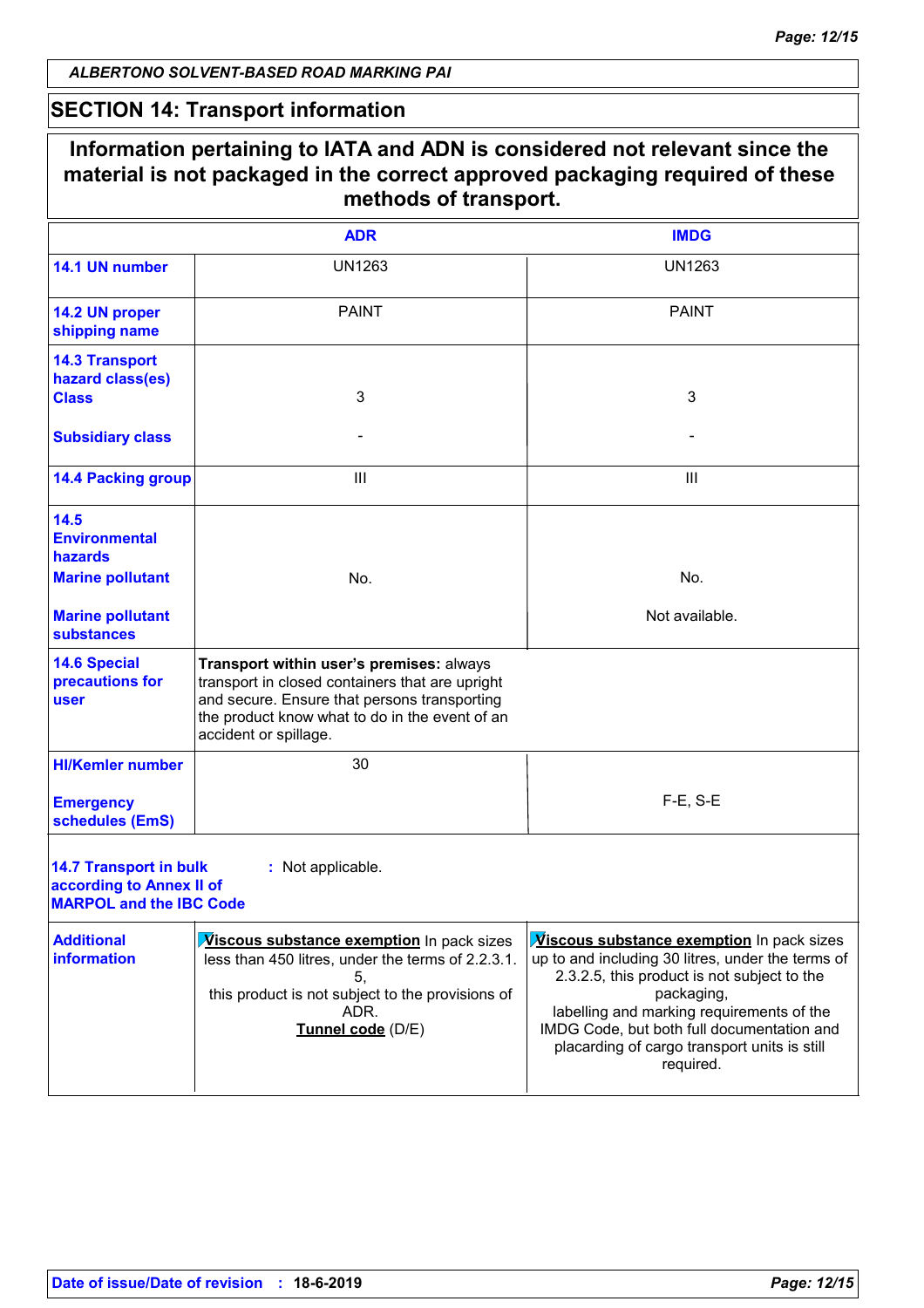### **SECTION 15: Regulatory information**

|                                                                                                                                                                            | 15.1 Safety, health and environmental regulations/legislation specific for the substance or mixture                                                                                                 |
|----------------------------------------------------------------------------------------------------------------------------------------------------------------------------|-----------------------------------------------------------------------------------------------------------------------------------------------------------------------------------------------------|
| EU Regulation (EC) No. 1907/2006 (REACH)                                                                                                                                   |                                                                                                                                                                                                     |
|                                                                                                                                                                            | <b>Annex XIV - List of substances subject to authorisation</b>                                                                                                                                      |
| <b>Annex XIV</b>                                                                                                                                                           |                                                                                                                                                                                                     |
| None of the components are listed.                                                                                                                                         |                                                                                                                                                                                                     |
| <b>Substances of very high concern</b>                                                                                                                                     |                                                                                                                                                                                                     |
| None of the components are listed.                                                                                                                                         |                                                                                                                                                                                                     |
| <b>Annex XVII - Restrictions : Not applicable.</b><br>on the manufacture,<br>placing on the market<br>and use of certain<br>dangerous substances,<br>mixtures and articles |                                                                                                                                                                                                     |
| <b>Other EU regulations</b>                                                                                                                                                |                                                                                                                                                                                                     |
| <b>VOC</b>                                                                                                                                                                 | : The provisions of Directive 2004/42/EC on VOC apply to this product. Refer to the<br>product label and/or technical data sheet for further information.                                           |
| <b>VOC for Ready-for-Use</b><br><b>Mixture</b>                                                                                                                             | : Not applicable.                                                                                                                                                                                   |
| Ozone depleting substances (1005/2009/EU)<br>Not listed.                                                                                                                   |                                                                                                                                                                                                     |
| Prior Informed Consent (PIC) (649/2012/EU)                                                                                                                                 |                                                                                                                                                                                                     |
| Not listed.                                                                                                                                                                |                                                                                                                                                                                                     |
| <b>Seveso Directive</b><br>major accident hazards.<br><b>International regulations</b>                                                                                     | This product may add to the calculation for determining whether a site is within the scope of the Seveso Directive on<br><b>Chemical Weapon Convention List Schedules I, II &amp; III Chemicals</b> |
| Not listed.                                                                                                                                                                |                                                                                                                                                                                                     |
| <b>Montreal Protocol (Annexes A, B, C, E)</b><br>Not listed.                                                                                                               |                                                                                                                                                                                                     |
| Not listed.                                                                                                                                                                | <b>Stockholm Convention on Persistent Organic Pollutants</b>                                                                                                                                        |
| Not listed.                                                                                                                                                                | <b>Rotterdam Convention on Prior Informed Consent (PIC)</b>                                                                                                                                         |
| <b>UNECE Aarhus Protocol on POPs and Heavy Metals</b>                                                                                                                      |                                                                                                                                                                                                     |
| Not listed.                                                                                                                                                                |                                                                                                                                                                                                     |
| <b>15.2 Chemical safety</b><br>assessment                                                                                                                                  | : No Chemical Safety Assessment has been carried out.                                                                                                                                               |
| <b>SECTION 16: Other information</b>                                                                                                                                       |                                                                                                                                                                                                     |
|                                                                                                                                                                            |                                                                                                                                                                                                     |

**CEPE code :** 1

|  |  | Indicates information that has changed from previously issued version. |  |  |  |  |
|--|--|------------------------------------------------------------------------|--|--|--|--|
|--|--|------------------------------------------------------------------------|--|--|--|--|

| <b>Abbreviations and acronyms : ATE = Acute Toxicity Estimate</b> | CLP = Classification, Labelling and Packaging Regulation [Regulation (EC) No.<br>1272/2008]<br>DMEL = Derived Minimal Effect Level<br>DNEL = Derived No Effect Level<br>EUH statement = CLP-specific Hazard statement<br>PBT = Persistent, Bioaccumulative and Toxic<br>PNEC = Predicted No Effect Concentration |
|-------------------------------------------------------------------|------------------------------------------------------------------------------------------------------------------------------------------------------------------------------------------------------------------------------------------------------------------------------------------------------------------|
|                                                                   |                                                                                                                                                                                                                                                                                                                  |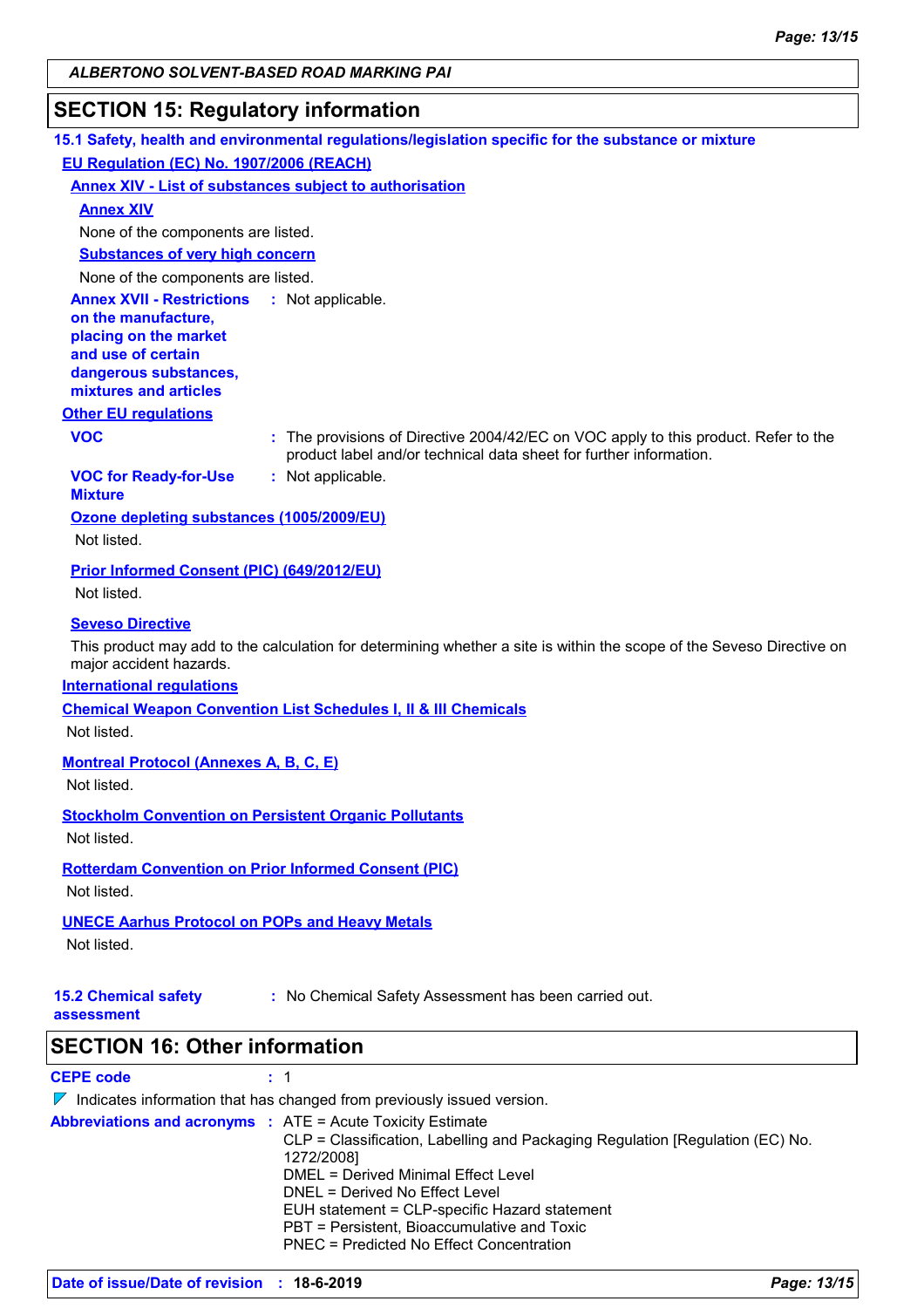#### **SECTION 16: Other information**

RRN = REACH Registration Number vPvB = Very Persistent and Very Bioaccumulative

**Procedure used to derive the classification according to Regulation (EC) No. 1272/2008 [CLP/GHS]**

|                                               | <b>Classification</b> |                                             | <b>Justification</b>                                       |
|-----------------------------------------------|-----------------------|---------------------------------------------|------------------------------------------------------------|
| Mam. Liq. 3, H226                             |                       | On basis of test data                       |                                                            |
| Skin Irrit. 2, H315                           |                       |                                             | Calculation method                                         |
| Eye Irrit. 2, H319                            |                       |                                             | Calculation method                                         |
| <b>STOT SE 3, H335</b>                        |                       |                                             | Calculation method                                         |
| STOT RE 2, H373                               |                       |                                             | Calculation method                                         |
| Aquatic Chronic 3, H412                       |                       |                                             | Calculation method                                         |
| <b>Full text of abbreviated H statements</b>  |                       |                                             |                                                            |
| $\cancel{H}226$                               |                       | Flammable liquid and vapour.                |                                                            |
| H302                                          |                       | Harmful if swallowed.                       |                                                            |
| H304                                          |                       |                                             | May be fatal if swallowed and enters airways.              |
| H312                                          |                       | Harmful in contact with skin.               |                                                            |
| H315                                          |                       | Causes skin irritation.                     |                                                            |
| H317                                          |                       | May cause an allergic skin reaction.        |                                                            |
| H318                                          |                       | Causes serious eye damage.                  |                                                            |
| H319                                          |                       | Causes serious eye irritation.              |                                                            |
| H332                                          |                       | Harmful if inhaled.                         |                                                            |
| H335                                          |                       | May cause respiratory irritation.           |                                                            |
| H351                                          |                       | Suspected of causing cancer.                |                                                            |
| H361fd                                        |                       |                                             | Suspected of damaging fertility. Suspected of damaging the |
|                                               |                       | unborn child.                               |                                                            |
| H373                                          |                       |                                             | May cause damage to organs through prolonged or repeated   |
|                                               |                       | exposure.                                   |                                                            |
| H412                                          |                       |                                             | Harmful to aquatic life with long lasting effects.         |
| <b>Full text of classifications [CLP/GHS]</b> |                       |                                             |                                                            |
| Kcute Tox. 4, H302                            |                       | ACUTE TOXICITY (oral) - Category 4          |                                                            |
| Acute Tox. 4, H312                            |                       |                                             | ACUTE TOXICITY (dermal) - Category 4                       |
| Acute Tox. 4, H332                            |                       |                                             | <b>ACUTE TOXICITY (inhalation) - Category 4</b>            |
| Aquatic Chronic 3, H412                       |                       |                                             | LONG-TERM (CHRONIC) AQUATIC HAZARD - Category 3            |
| Asp. Tox. 1, H304                             |                       | <b>ASPIRATION HAZARD - Category 1</b>       |                                                            |
| Carc. 2, H351                                 |                       | <b>CARCINOGENICITY - Category 2</b>         |                                                            |
| Eye Dam. 1, H318                              |                       |                                             | SERIOUS EYE DAMAGE/EYE IRRITATION - Category 1             |
| Eye Irrit. 2, H319                            |                       |                                             | SERIOUS EYE DAMAGE/EYE IRRITATION - Category 2             |
| Flam. Liq. 3, H226                            |                       | FLAMMABLE LIQUIDS - Category 3              |                                                            |
| Repr. 2, H361fd                               |                       |                                             | REPRODUCTIVE TOXICITY (Fertility and Unborn child) -       |
|                                               |                       | Category 2                                  |                                                            |
| Skin Irrit. 2, H315                           |                       |                                             | SKIN CORROSION/IRRITATION - Category 2                     |
| Skin Sens. 1, H317                            |                       | SKIN SENSITISATION - Category 1             |                                                            |
| <b>STOT RE 2, H373</b>                        |                       | SPECIFIC TARGET ORGAN TOXICITY - REPEATED   |                                                            |
|                                               |                       | <b>EXPOSURE - Category 2</b>                |                                                            |
| <b>STOT SE 3, H335</b>                        |                       |                                             | SPECIFIC TARGET ORGAN TOXICITY - SINGLE EXPOSURE           |
|                                               |                       | (Respiratory tract irritation) - Category 3 |                                                            |
| <b>Date of printing</b>                       | $: 18-6-2019$         |                                             |                                                            |
| Date of issue/ Date of                        | $: 18-6-2019$         |                                             |                                                            |
| revision                                      |                       |                                             |                                                            |
| Date of previous issue                        | $: 23-12-2018$        |                                             |                                                            |
|                                               |                       |                                             |                                                            |
| <b>Version</b>                                | :8                    |                                             |                                                            |

#### **Notice to reader**

*IMPORTANT NOTE The information in this data sheet is not intended to be exhaustive and is based on the present state of our knowledge and on current laws: any person using the product for any purpose other than that specifically recommended in the technical data sheet without first obtaining written confirmation from us as to the suitability of the product for the intended purpose does so at his own risk. It is always the responsibility of the user to take all necessary steps to fulfill the demands set out in the local rules and legislation. Always read the Material Data Sheet and the Technical Data Sheet for this product if available. All advice we give or any statement made about the product by us (whether in this data sheet or otherwise) is correct to the best of our knowledge but we have no control over the quality or the condition of the substrate*